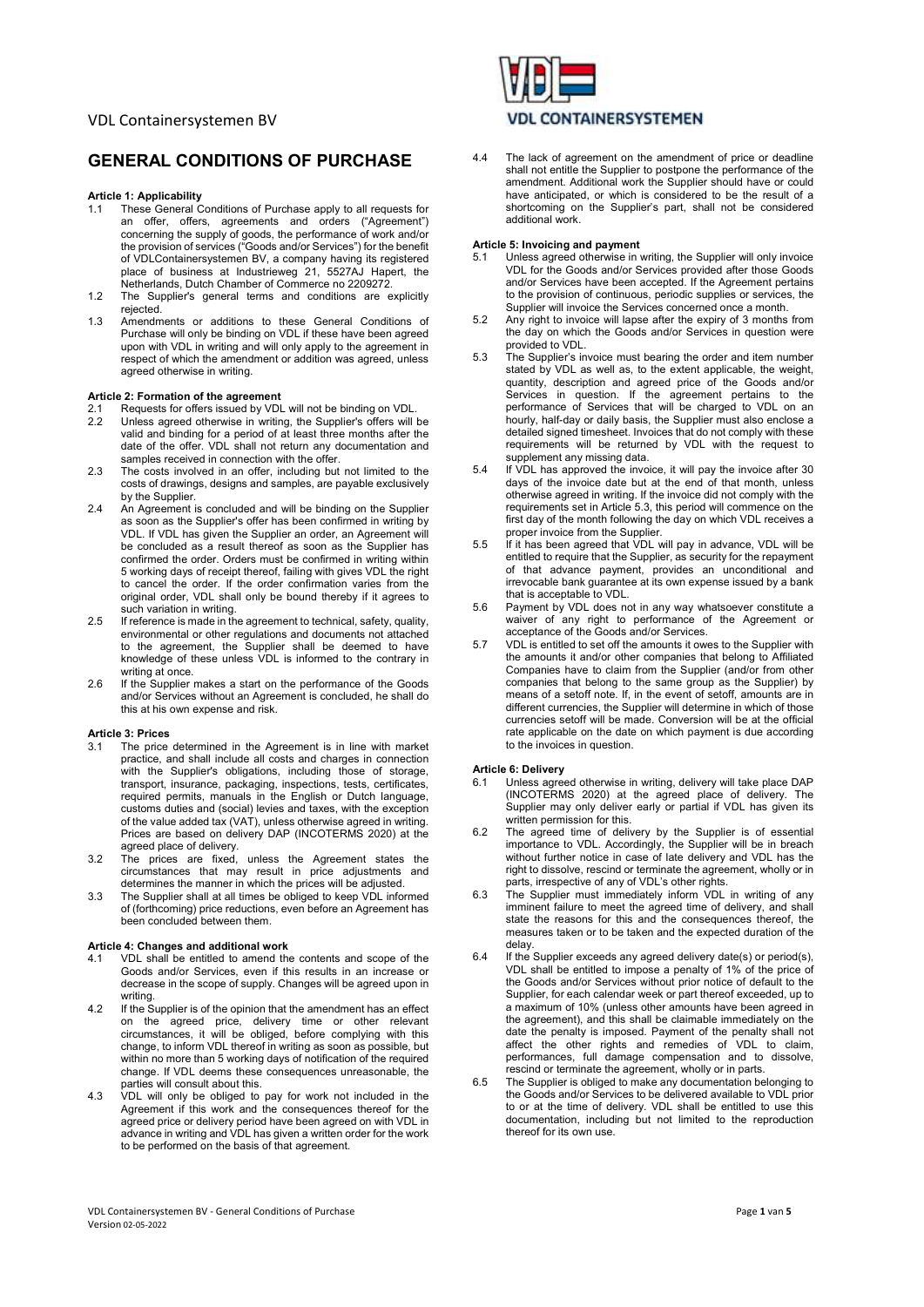- 6.6 Goods must be packaged properly and reliably for further handling during transportation, offloading and, if necessary, be marked with the VDL's additional instructions, so that they arrives the place of destination in good order.
- 6.7 The Goods to be delivered should include a packing list. The packing list should state the order and item number stated by VDL, quantity, and the correct description of the Goods in question.
- 6.8 All packaging, excluding return packaging, will become the property of VDL upon delivery, unless VDL waives this option. The Supplier must pay for the costs of returning the packaging or return packaging.
- 6.9 In the case of delivery or hazardous or environmentally damaging Goods the following shall apply. If the Supplier supplies products for which statutorily prescribed restrictions on substances and/or information requirements (e.g. REACH, RoHS) apply, the Supplier shall declare such materials at the latest on the first delivery date of the products in the BOMcheck online database (www.BOMcheck.net) or in a reasonable format made available by the Supplier. This shall apply exclusively in respect of laws that are applicable at the official place of establishment of the Supplier or VDL or at the relevant place of delivery requested by VDL.
- 6.10 Supplier shall indemnify, defend and hold VDL and its Affiliated Companies harmless against all liabilities, (third-party) claims, costs, damages, losses and expenditures (including in- and outof-court costs, and legal fees and expenses) occasioned by or arising out of any legal claim for

failure to comply with any applicable law, statute, regulation, ordinance or notice concerning hazardous or environmentally damaging goods, such as but not limited to REACH and RoHS. A failure to comply also exists in the event that Goods delivered by Supplier in their applied form are subject to aforementioned laws and regulations.

6.11 The risk for the Goods remains with the Supplier until they arrive at the agreed place of delivery and have been accepted in writing by VDL. The ownership of the Goods shall pass to VDL at the time of delivery.

#### Article 7: Guarantees

- The Supplier guarantees for a period of at least 48 months after delivery that all delivered Goods (i) are newly manufactured, contain only new parts and are suitable for the purpose for which they are intended; (ii) that these are in accordance with the agreed specifications and approved samples; (iii) that the Goods have been manufactured to a high standard, are of good quality, skilled personnel were used, and are free from design, construction or manufacturing faults and/or faults in the material; (iv) comply with the applicable national and international legal requirements and other government regulations; (v) comply with the customary norms and standards in the relevant branch of trade or industry; (vi) are in accordance with the statutory European directives complies with CE marking and the EC declaration of compliance for machinery / safety components or "manufacturer's declaration of conformity", where the Supplier shall supply the declaration of CE conformity; and (vii) that the Goods and their operation comply with mandatory provisions, among other things pertaining to health, safety, environmental hygiene, applicable in the country for which the Goods are intended, if it was informed of this destination or should otherwise reasonably be familiar with it.
- 7.2 The Supplier shall have an implemented quality assurance system that complies with or is an equivalent to the standards of ISO 9000. VDL is entitled to have quality audits performed by officers allocated for that purpose. The Supplier shall cooperate fully in this regard. The officers are obliged to keep confidential the data which comes to their knowledge in the execution of their duties, unless any statutory regulation obliges them to notification, or the necessity of notification ensues from their duties. The costs of performing quality audits shall be at the expense of VDL.
- 7.3 If the Agreement pertains or also pertains to the delivery of Services, this will take place in a professional manner and to a professional standard. The Supplier will carry out the Services with a sufficient or agreed number of persons and quantities of materials, parts, devices and equipment, with the appropriate or agreed qualifications or quality. The Supplier guarantees that the Services will be performed in accordance with the agreed requirements and that the intended result as evidenced by the Agreement will be achieved.



- 7.4 For the personnel performing the above-mentioned Services: the Supplier guarantees that the terms of employment agreed with its personnel are in line with the market and, furthermore, that, with regard to its personnel, all applicable statutory regulations and regulations for which the collective labour agreement provides are satisfied.
- 7.5 If VDL discovers that the Goods and/or Services provided by the Supplier do not conform to the guarantees included in Articles 7.1, 7.2, 7.3 and 7.4, VDL will inform the Supplier of this as soon as possible in writing. The Supplier shall, for its own account and at VDL's discretion take care of replacement, repair or reexecution of the Goods and/or Services discovered by VDL within a reasonable period, but latest within 2 weeks, without prejudice to VDL's other legal rights or remedies. If the Supplier, upon notification of a defect by VDL, does not fulfil this obligation within a reasonable period of time, and in case of urgency, VDL will be entitled, at Supplier's expense, to purchase the necessary Goods from a third party and/or to have the necessary Services performed by a third party, all without prejudice to all other options available to VDL pursuant to the Agreement or the law.
- 7.6 For Goods which are intended to be incorporated in installations or systems the warranty period shall not start until the time the installations or systems are delivered, provided always that the warranty period ends no later than 30 months after the date of delivery of the Goods. The warranty period shall be extended by the period during which the Goods has not complied with Article 7 of these General Conditions of Purchase. A warranty period identical to the original shall apply afresh to replaced, repaired or re-executed parts of a supply.

#### Article 8: Inspection

- VDL is entitled, but not obliged, to inspect the Goods and/or Services, as well as the equipment and material used in the performance of the Agreement, or have these inspected, both prior to and after the delivery or provision thereof. The inspection itself, approvals, tests and examinations in any form and for any reasons does not constitute delivery or acceptance of those Goods and/or Services and do not discharge the Supplier of its obligations and liabilities arising under the Agreement.
- 8.2 The Supplier will cooperate with the inspection at no cost and will provide VDL or its representative access on demand to the place where the Goods are manufactured or stored or where the Services are performed. The Supplier will furthermore provide VDL or its representative with all information that VDL reasonably requires to assess whether the Supplier is fulfilling its obligations pursuant to the agreement. If in the opinion of VDL there are doubts whether the Goods and/or Services meets the provisions of Article 7.1 additional inspections, examinations and tests have to be done even if not expressly stipulated in the agreement. The costs of such additional testing shall be for the account of the Supplier. If following the inspection VDL concludes that the quality of the Goods and/or Services does not or according to its expectations will not comply with the agreement, VDL shall give the Supplier a written notice of rejection. The provisions of Article 7.5 of these Conditions will apply in case of rejection.
- 8.3 If the safety of people, property or other urgent circumstances requires this, VDL shall be entitled to repair damage and defects immediately at the Supplier's expense, without prior notification thereof to the Supplier, unless the Supplier can demonstrate that he cannot be blamed for the damage and defects. Thereafter the Supplier shall be notified without delay by VDL.
- 8.4 At its discretion, VDL will either return rejected Goods to the Supplier or retain these until the Supplier has given VDL further instructions in that respect. Rejected Goods will be at the Supplier's risk from the time that the notification referred to above has been sent to the Supplier. The ownership of the rejected Goods will rest with the Supplier again from the date of the notification referred to above. On VDL's demand, the Supplier will also repay immediately and in full all amounts paid in advance with respect to those rejected Goods and/or Services.

#### Article 9: Personnel

9.1 Personnel engaged by the Supplier in the performance of the Agreement will comply with the special requirements set by VDL and, in the absence thereof, the general requirements of craftsmanship and expertise. If, in VDL's opinion, the personnel are insufficiently qualified, VDL will be authorised to order removal of these personnel. In that case, the Supplier will be obliged to replace the personnel.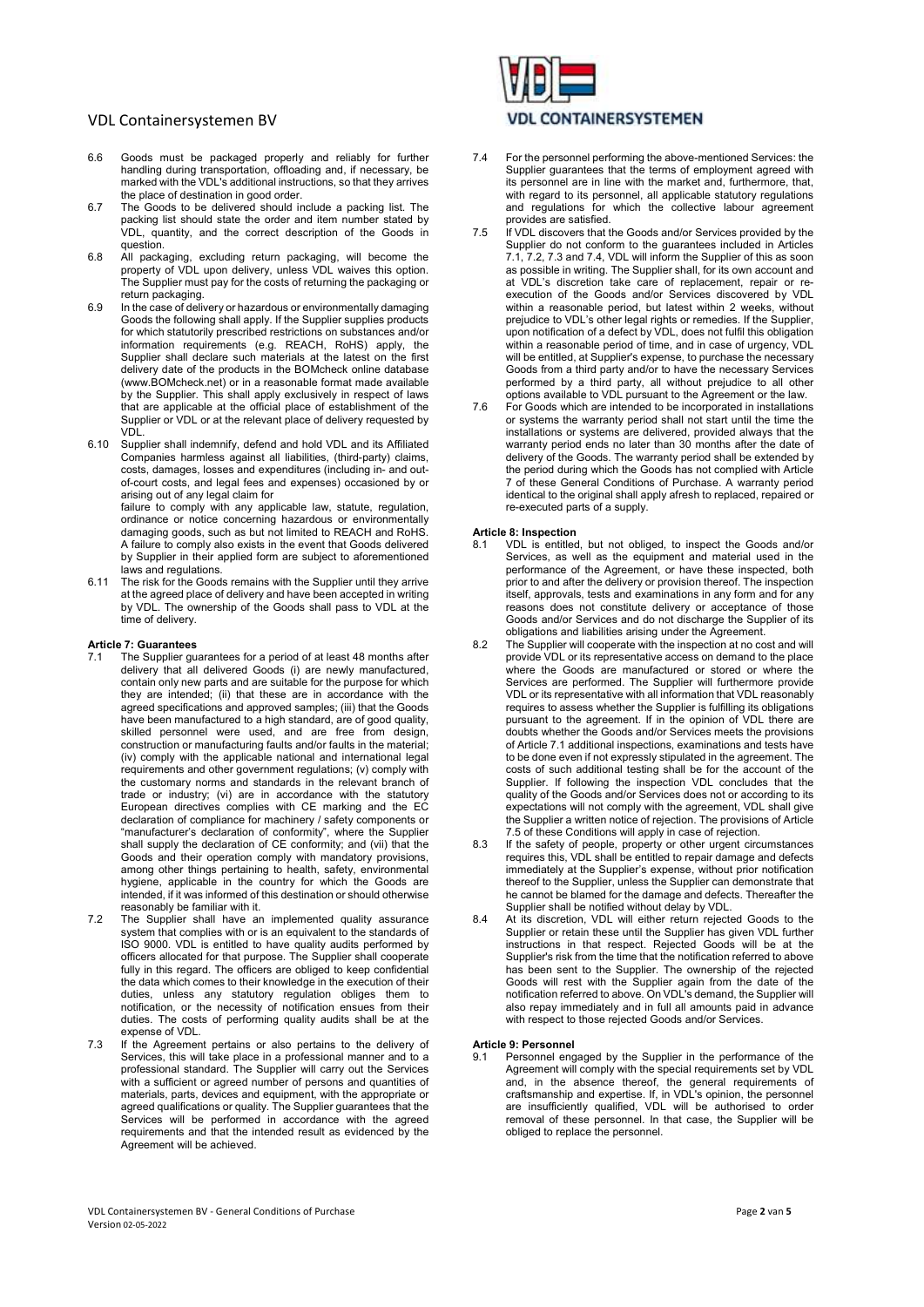- 9.2 VDL is authorised to access terms of employment agreed with the personnel in individual or collective agreements if VDL deems this necessary to prevent or deal with a wage claim of the Supplier's personnel at VDL's expense.
- 9.3 VDL is authorised to establish the identities of personnel that the Supplier uses in the performance of the Agreement.
- 9.4 The Supplier must ensure that the required and prescribed residence and work permits for its personnel and the personnel engaged by the Supplier in the performance of the Agreement are available and valid.
- 9.5 The Supplier must ensure that it is the formal/contractual employer of all personnel engaged by the Supplier in the performance of the contract.
- 9.6 The Supplier must ensure that the presence of its personnel at VDL's site and buildings does not interfere with the undisturbed progress of the work of VDL or third parties.
- 9.7 Prior to the start of the performance of the Agreement, the Supplier and its personnel must acquaint themselves with the contents of the rules and regulations that apply on VDL's site and in its buildings, among other things with respect to safety, health and the environment, and must act accordingly.
- 9.8 The Supplier shall comply with all obligations arising from the Wages and Salaries Tax and Social Security Contributions (Liability of Sub Suppliers) Act. The Supplier shall keep records such that the actual wage costs can be established for each project. These wage costs shall be specified on the invoice. VDL shall be authorized to pay a portion of the price in cases it shall determine, either via a frozen account, or direct into a special account of the Tax Office. This portion shall relate to the sum for which VDL in its estimation is jointly and severally liable under the "Wages and Salaries Tax and Social Security Contributions (Liability of Sub Suppliers) Act" or other regulations. The Supplier shall on request provide VDL, within 30 days, with an original Declaration of Payment Conduct from the Tax Office concerning the payment of social security premiums and wage tax for all personnel engaged in connection with the Agreement, which may not be older than three months. The Supplier shall also, after a request to this effect by VDL, provide VDL, within 60 days of the end of each quarter, with a declaration, drawn up and signed by a chartered accountant, in which the latter states that during the previous period obligations arising from or by virtue of the tax and social security legislation have been complied with. The costs of these declarations shall be borne by the Supplier. The Supplier shall indemnify and hold harmless VDL against any and all claim by the Tax Office concerning premiums and tax owed for the persons in question, and the Supplier shall compensate VDL for all in- and out-of-court costs, and legal fees and expenses.

#### Article 10: Outsourcing to third parties

- Full or partial delegation or outsourcing of work to third parties, or the use of workers made available or hired, by the Supplier will be allowed only after VDL has given its prior consent in writing.
- 10.2 In the event of full or partial delegation, outsourcing, or use of workers made available or hired, the Supplier will ensure that such third parties and workers are contractually bound by the Agreement between VDL and the Supplier. The Supplier will remain fully responsible for compliance with the Agreement and will indemnify, defend and hold VDL harmless against any liability, liabilities, (third-party) claims, costs, damages, losses and expenditures (including in- and out-of-court costs, and legal fees and expenses) concerned, particularly with respect to the Dutch Labour Market Fraud (Bogus Schemes) Act (Wet Aanpak Schijnconstructies).

#### Article 11: Foreign Nationals (Employment) Act

- 11.1 The Supplier shall supply the latest version of all applicable legislation and regulations (including, but not limited to, the Foreign Nationals (Employment) Act. The Supplier shall also abide by all guidelines, rules on accident prevention and other provisions that apply for the project location.
- 11.2 The Supplier shall ensure that the requisite residence and work permits and other prescribed permits for his staff working on site are available. This shall also include, where applicable, valid work permits under the Foreign Nationals (Employment) Act.
- 11.3 The Supplier shall, without prejudice to the provisions of Article 16 of these General Provisions, be liable to VDL and shall indemnify VDL in this respect for all possible damage (expressly also including penalties under private or public law) that result from or relate to infringement of the Foreign Nationals



(Employment) Act and equivalent legislation thereto, regardless of whether this infringement is committed by the Supplier or by a third party in a chain of parties of which the Supplier forms part, for whom the Supplier is liable under the law or these conditions, or in respect of whom the Supplier could have been expected to exercise supervision.

- 11.4 The Supplier shall guarantee to VDL in particular that he and the parties for whom he is liable under the law or these conditions or over whom he should have exercised supervision, comply with all (registration) obligations for foreign employees, as laid down inter alia in the Foreign Nationals (Employment) Act, in respect of his own staff as well as the seconded sub supplier(s). If penalties are imposed on VDL – for example penalties under the Foreign Nationals (Employment) Act – because of unlawful<br>potions of unlawful extensive in the contract of unlawful actions or omission by the Supplier, VDL shall be entitled to recover these costs from the Supplier.
- VDL or a third party appointed by it shall be entitled to audit compliance with the Foreign Nationals (Employment) Act. The Supplier states that he is willing to cooperate fully with any check or audit. The Supplier shall also stipulate the right of auditing of third parties involved by him.

## Article 12: Production Tools

- 12.1 All the Production Tools (defined as: dies, moulds, forms, stamps, gauges, models, drawings, methods, production technologies and other tools, working methods and instructions) that the Supplier needs for to provide the Goods and/or Services and all materials and parts that VDL has made available to the Supplier for the performance of the Agreement will remain VDL's property and the Supplier shall be obliged to retain these items, clearly marked as VDL property, and to make a declaration of ownership available to VDL if requested to do so.
- 12.2 If the Agreement also pertains to the development and/or manufacture of Production Tools, they will become VDL's property after they are ready. The Supplier must transfer the title to the Production Tools in question to VDL, including the intellectual property rights and know-how embodied in them, by means of a written statement as soon as they are ready.
- 12.3 The Supplier will hold the Production Tools and the materials and parts that are owned by VDL on loan ("bruikleen") for VDL. In that respect, the Supplier will ensure that the Production Tools and/or the materials and parts are marked in such a manner that it is clear to third parties that VDL is the owner. The Supplier will also keep these separated from its own items and insure them properly against loss, damage or theft. The Supplier shall never be entitled to exercise a right of retention over items or documents which are in his possession by virtue of the Agreement, and for this reason to refuse surrender thereof.
- 12.4 If the Agreement pertains to the treatment of materials made available by VDL and the Supplier fails to fulfil its obligations in that respect to such an extent that the materials can no longer be used, the Supplier must reimburse VDL for the materials, without prejudice to any other rights that VDL has pursuant to this Agreement or the law.
- 12.5 VDL will at all times and in all circumstances reserve the right to take back its property - regardless of whether this has already been treated or used by the Supplier - in exchange for reimbursement of any treatment costs owed by VDL.
- 12.6 The Supplier will not use the Production Tools, materials and parts owned by VDL, nor allow these to be used by or for third parties, for or in connection with any purpose other than the performance of the agreement.

#### Article 13: Intellectual property

- 13.1 If intellectual property rights apply to the Goods and/or Services or accompanying documentation, VDL shall be entitled to the right of use thereof free of charge by means of a non-exclusive, worldwide and perpetual license. Unless agreed otherwise in writing, the intellectual property rights relating to inventions, designs, data collections, drawings, recommendations, work instructions and other works that the Supplier, his employees or third parties involved by the Supplier for the performance of the agreement, has developed or manufactured in the performance of the agreement will be vested in VDL. Only VDL will have the right to make the applications and registrations necessary to protect those rights.
- by entering into the Agreement, the Supplier transfers the rights referred to in Article 13.1 to VDL. In so far as required by law, the Supplier will cooperate in the transfer of the rights in question on VDL's demand.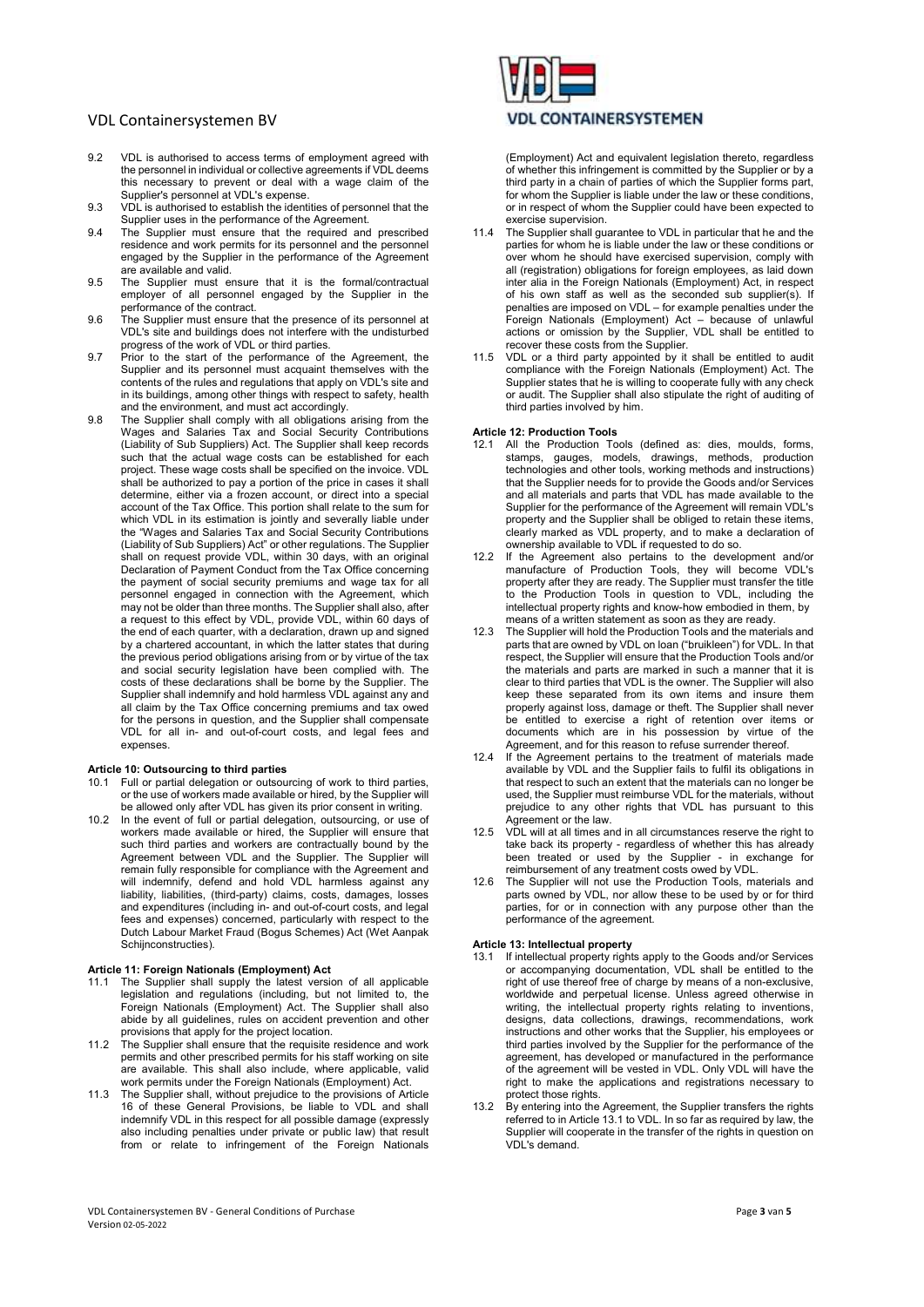- 13.3 The Supplier guarantees towards VDL that it has made arrangements with its employees and third parties engaged by it to ensure that the rights referred to in Article 13.1 can be transferred freely to VDL. Where this transfer in advance lacks legal effect, the Supplier shall be obliged to take all (legal) actions necessary to effect the above-mentioned transfer when first requested to do so by VDL.
- 13.4 The Supplier guarantees that the Goods and/or Services do not infringe any intellectual property rights of third parties and will indemnify, defend and hold VDL and its Affiliated Companies harmless against any liability, (third-party) claims, costs, damages, losses and expenditures (including in- and out-of-court costs, and legal fees and expenses) that are based on the allegation that the Goods and/or Services provided by the Supplier infringe the intellectual property rights of such third parties.

## Article 14: Force Majeure

- 14.1 Force Majeure is defined as an exceptional event or circumstance to which the following conditions apply cumulatively; (i) which is beyond the control of the Party invoking Force Majeure; (ii) which such Party could not have foreseen before entering into the agreement; (iii) which, having arisen after the entering into this Agreement, such Party could not have avoided or overcome; (iv) which is not substantially attributable to the other Party; and (v) which prevents such Party from executing its contractual obligations in a temporary or final way.
- 14.2 The failure of a supplier or subcontractor to perform under its agreement with Supplier, shortage of (raw) materials and problems with personnel shall not constitute Force Majeure.
- 14.3 If a Party is or will be prevented from performing any of its obligations under the Agreement as a result of Force Majeure, then it shall give written notice to the other Party of the event or circumstances constituting the Force Majeure and shall specify the obligations, the performance of which is or will be prevented. The notice will include all useful evidence to justify the cessation or suspension of the Agreement. The notice shall be given within ten (10) calendar days after the Party became aware, or should have become aware, of the relevant event or circumstance constituting Force Majeure.
- 14.4 A Party shall, having given notice, be excused for performance of such obligations for so long as such Force Majeure prevents it from performing them. The delivery period or period for performance shall be extended with a period equal to the duration of the Force Majeure event during which the further execution of the Agreement is impossible or with such a period which, taking into consideration all circumstances, is necessary to enable the further execution of the Agreement.
- 14.5 Each Party shall at all times use all reasonable endeavors to minimize any delays in the performance of the Agreement and any damages as a result of Force Majeure. A Party shall promptly give written notice to the other Party when it ceases to be affected by the Force Majeure.
- 14.6 If the execution of substantially all the delivery of the Goods and/or performance Services is prevented for a continuous period of sixty (60) business days by reason of Force Majeure of which notice has been given under this Article 14, or for multiple periods which total more than six (6) months due to the same notified Force Majeure, then VDL may give to the other party a notice of termination of the agreement. In this event, the termination shall take effect five  $(5)$  business days after the notice is given, and the Supplier shall promptly cease all further execution of delivery of the Goods and/or performance of Services, except for such execution as may have been instructed by VDL for the protection of life or property or for the safety, hand over VDL all Goods and/or Services, materials, documentation and other work, for which the Supplier has received payment.

### Article 15: Confidentiality

The Supplier shall provide VDL with all information pertaining to the Goods and/or Services insofar as it could be of importance to VDL. The Supplier shall not disclose any information which it receives from VDL in connection with the Agreement, for example in the form of drawings, images, diagrams, drafts, calculations, work methods, descriptions, software or accompanying documentation. The Supplier shall not reproduce, copy, make available or disclose to a third party, or use the above-mentioned information carriers in any way other than for the performance to be provided. If no Agreement has been concluded or if the Agreement has been performed, the Supplier shall at the first request from VDL return the information media and any copies thereof



at once to VDL. The Supplier shall not reveal confidential information relating to the Goods and/or Services to his own employees not involved with the Goods and/or Services or to third parties, unless VDL has agreed to this in writing beforehand. The Supplier shall not be entitled to use the VDL name and/or logo in advertisements and other commercial publications without prior written permission from VDL.

#### Article 16: Liability and Insurance

- Supplier shall indemnify, defend and hold VDL and its Affiliated Companies harmless against all liabilities, (third-party) claims, costs, damages, losses and expenditures (including in- and outof-court costs, and legal fees and expenses) caused by or arising from any non-, untimely or improper performance of Supplier, or any other failure of Supplier to perform the Agreement and/or relating agreements or any other contractual and non-contractual obligations.
- 16.2 With respect to its liability towards VDL pursuant to the Agreement or the law, the Supplier will take out and maintain sufficient insurance and will furthermore take out and maintain insurance on all regular conditions for all insurable risks in its business operations. At VDL's request, the Supplier will immediately submit a certified copy of its insurance policies and proof of premium payment. The Supplier hereby assigns to VDL in advance all claims to payment of insurance proceeds, where these relate to damage for which the Supplier is liable toward VDL.

# Article 17: Termination, Suspension and Rescission

- 17.1 If the Supplier does not, not in due time or not properly fulfil any obligation pursuant to the Agreement and/or relating agreements/orders (if fulfilment is not permanently impossible: in spite of demands stating a reasonable period of time for fulfilment), as well as in the event of a suspension of payments, declared bankrupt, liquidation, a guardianship order or windingup, closing down or any comparable situation of the Supplier's company, in the event that due to a change of control over the Supplier's company VDL's interests are no longer adequately guaranteed, the delivery is rejected after inspection or reinspection, or a petition for any of the above, VDL will be entitled, without judicial intervention and without notice of breach of contract, to dissolve, rescind or terminate the Agreement concerned or part of it by means of a mere written statement. In the event of rescission of the Agreement concerned, the risk of the items or work already delivered remains with the Supplier. These items or work shall then be at the Supplier's disposal and they are to be collected or removed by the Supplier. The Supplier shall refund any payments already made by VDL and reimburse VDL all costs incurred in this respect immediately.
- 17.2 If the Agreement pertains to the performance of Services and was therefore entered into for a specific project, VDL will also be entitled to terminate the Agreement with due observance of a notice period of 1 month. In that case, VDL will only be obliged to pay a proportionate part of the agreed price.
- 17.3 Upon termination of the Agreement pursuant to this Article 16, the Supplier will be obliged to comply with a request from VDL to hand over all that the Supplier has developed or manufactured for VDL within the scope of the Agreement, even if this is not ready yet.
- 17.4 VDL shall be authorized to terminate the Agreement prematurely at any time, in return for payment of that part of the Goods and/or Services that have been properly performed in accordance with the Agreement. Supplier is, regardless of the legal grounds, not entitled to any further compensation.
- 17.5 VDL shall at all times be entitled to suspend the Agreement concerned, either in whole or in part, until further notice and in that case, the Supplier will store, preserve, secure and insure the Goods to be delivered in a properly packaged, separate and recognisable manner. In this case the performance date shall be extended by the duration of the suspension and VDL shall reimburse the Supplier all reasonable expenses arising from the suspension, provided that the Supplier must take all reasonable measures limit these costs as much as possible.

# Article 18: Export control and Foreign Trades

18.1 For all Goods and/or Services to be delivered or performed according to the Agreement, Supplier shall comply with all applicable export control, customs and foreign trade regulations ("Foreign Trade Regulations") and shall obtain all necessary export licenses, unless VDL or any party other than Supplier is